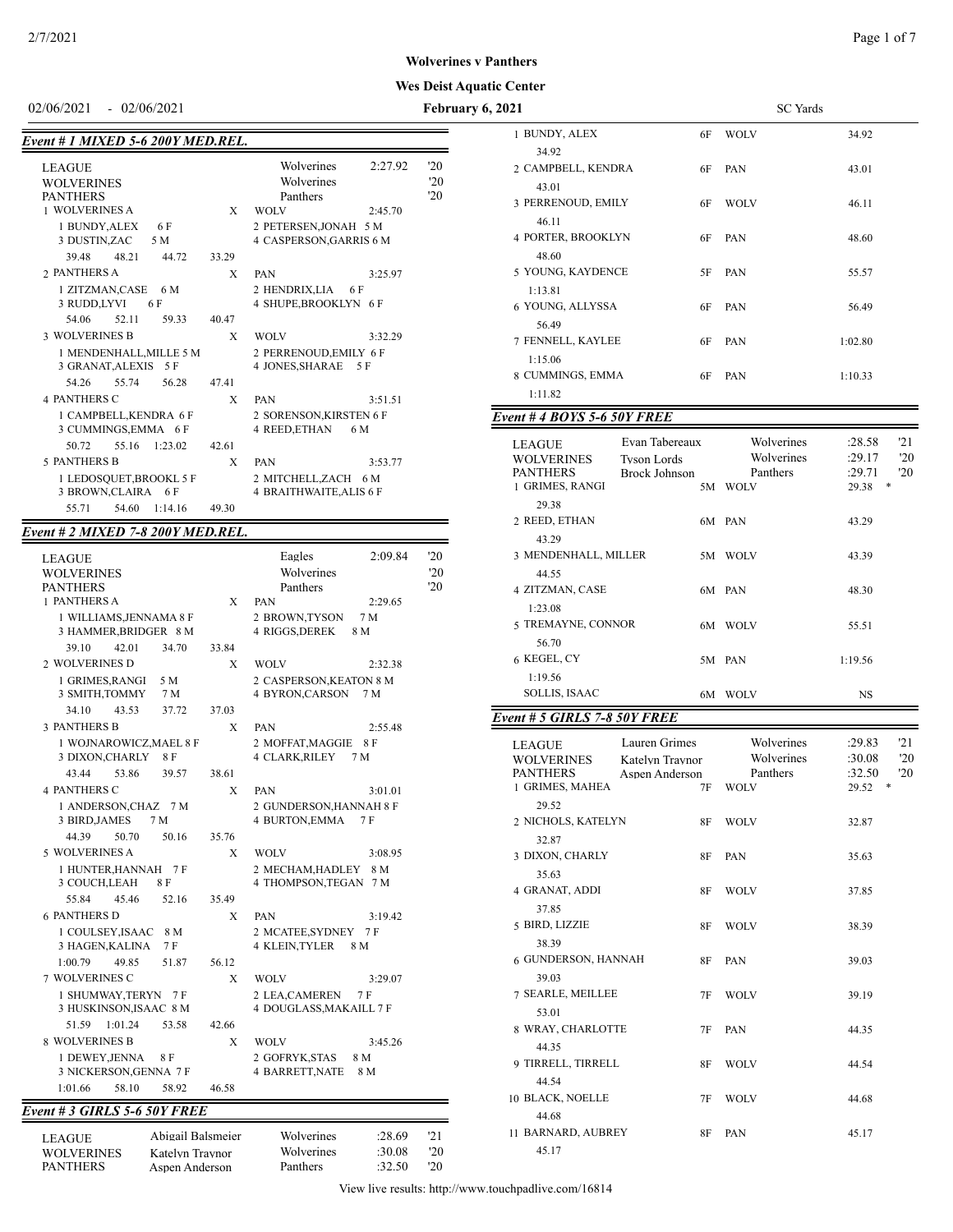## **nes v Panthers**

#### **Aquatic Center**

| 2/7/2021                                                                  |                                                                |                                                     |                                          |                   |                                                                                                                                     |    |                                                 | Page 2 of 7                         |                             |
|---------------------------------------------------------------------------|----------------------------------------------------------------|-----------------------------------------------------|------------------------------------------|-------------------|-------------------------------------------------------------------------------------------------------------------------------------|----|-------------------------------------------------|-------------------------------------|-----------------------------|
|                                                                           |                                                                |                                                     |                                          |                   | <b>Wolverines v Panthers</b>                                                                                                        |    |                                                 |                                     |                             |
|                                                                           |                                                                |                                                     |                                          |                   | <b>Wes Deist Aquatic Center</b>                                                                                                     |    |                                                 |                                     |                             |
| 02/06/2021                                                                | $-02/06/2021$                                                  |                                                     |                                          |                   | February 6, 2021                                                                                                                    |    | <b>SC</b> Yards                                 |                                     |                             |
| 12 SHUMWAY, MIA                                                           | <b>8F</b>                                                      | <b>WOLV</b>                                         | 45.94                                    |                   | 4 MCATEE, SYDNEY                                                                                                                    |    | 7F PAN                                          | 1:59.67                             |                             |
| 47.80                                                                     |                                                                |                                                     |                                          |                   | 59.07 1:14.23                                                                                                                       |    |                                                 |                                     |                             |
| 13 OWENS, SAMANTHA                                                        | 7F                                                             | PAN                                                 | 50.41                                    |                   | 5 HUNTER, HANNAH                                                                                                                    | 7F | <b>WOLV</b>                                     | 2:04.92                             |                             |
| 50.41                                                                     |                                                                |                                                     |                                          |                   | 58.00 1:06.92                                                                                                                       |    |                                                 |                                     |                             |
| Event # 6 BOYS 7-8 50Y FREE                                               |                                                                |                                                     |                                          |                   | 6 URLING, BECCA<br>1:01.66 1:09.74                                                                                                  | 7F | <b>WOLV</b>                                     | 2:11.40                             |                             |
| <b>LEAGUE</b><br><b>WOLVERINES</b><br><b>PANTHERS</b>                     | Caleb Daniel<br><b>Tyson Lords</b><br><b>Brock Johnson</b>     | Eagles<br>Wolverines<br>Panthers                    | :25.41<br>:29.17<br>:29.71               | '20<br>'20<br>'20 | WILLIAMS, JENNAMARIE<br>45.33<br>44.62                                                                                              | 8F | PAN                                             | DQ                                  |                             |
| 1 BALSMEIER, JACKSON                                                      |                                                                | 8M WOLV                                             | $27.01$ *                                |                   | Event #10 BOYS 7-8 100Y I.M.                                                                                                        |    |                                                 |                                     |                             |
| 27.01<br>2 RAVSTEN, MATHIAS                                               |                                                                | 8M WOLV                                             | 35.46                                    |                   | Caleb Daniel<br><b>LEAGUE</b><br><b>WOLVERINES</b><br>Preston McDaniel                                                              |    | Eagles<br>Wolverines                            | 1:02.73<br>1:14.28                  | 20<br>20                    |
| 35.46<br>3 BARRETT, TREY<br>36.06                                         |                                                                | 8M WOLV                                             | 36.06                                    |                   | <b>PANTHERS</b><br><b>Brock Johnson</b><br>1 SMITH, TOMMY<br>38.36<br>45.87                                                         |    | Panthers<br>7M WOLV                             | 1:19.39<br>1:24.23                  | 20                          |
| 4 KLEIN, TYLER<br>41.06                                                   |                                                                | 8M PAN                                              | 41.06                                    |                   | 2 RIGGS, DEREK<br>42.97<br>44.48                                                                                                    |    | 8M PAN                                          | 1:27.45                             |                             |
| 5 HAYES, WADE<br>1:06.76                                                  |                                                                | 7M PAN                                              | 45.86                                    |                   | 3 THOMPSON, TEGAN<br>44.95<br>51.89                                                                                                 |    | 7M WOLV                                         | 1:36.84                             |                             |
| 6 COULSEY, ISAAC<br>46.59                                                 |                                                                | 8M PAN                                              | 46.59                                    |                   | 4 MITCHELL, NATHAN<br>50.55<br>51.74                                                                                                |    | 8M PAN                                          | 1:41.16                             |                             |
| 7 LABRUM, DEACON<br>49.32                                                 |                                                                | 7M WOLV                                             | 49.32                                    |                   | 5 BYRON, CARSON<br>50.73<br>54.55                                                                                                   |    | 7M WOLV                                         | 1:45.28                             |                             |
| 8 BOHNEY, CARSON<br>1:03.89                                               |                                                                | 7M PAN                                              | 1:03.89                                  |                   | ANDERSON, CHAZ<br>48.62<br>52.48                                                                                                    |    | 7M PAN                                          | DQ                                  |                             |
| Event # 7 GIRLS 5-6 100Y I.M.                                             |                                                                |                                                     |                                          |                   | Event # 11 GIRLS 5-6 50Y BACK                                                                                                       |    |                                                 |                                     |                             |
| <b>LEAGUE</b><br><b>WOLVERINES</b><br><b>PANTHERS</b><br>1 GRANAT, ALEXIS | Abigail Balsmeier<br>Abigail Balsmeier<br>Aspen Anderson<br>5F | Wolverines<br>Wolverines<br>Panthers<br><b>WOLV</b> | 1:12.18<br>1:12.18<br>1:30.40<br>1:45.91 | '21<br>21<br>'20  | Julia Daniel<br><b>LEAGUE</b><br><b>WOLVERINES</b><br>Katelyn Traynor<br><b>PANTHERS</b><br>Jaci Hegsted<br>1 BALSMEIER, ABIGAIL    | 6F | Eagles<br>Wolverines<br>Panthers<br><b>WOLV</b> | :34.45<br>:35.05<br>:41.58<br>32.25 | '21<br>'20<br>'20<br>$\ast$ |
| 54.77<br>51.14<br>2 SHUPE, BROOKLYN                                       | 6F                                                             | PAN                                                 | 1:53.33                                  |                   | 32.25<br>2 HENDRIX, LIA                                                                                                             | 6F | PAN                                             | 44.20                               |                             |
| 57.72<br>55.61<br>3 COUCH, BROOKLYN                                       | 6F                                                             | <b>WOLV</b>                                         | 1:56.18                                  |                   | 44.20<br>3 CASPERSON, BLAIKLEE                                                                                                      | 5F | WOLV                                            | 48.56                               |                             |
| 57.98<br>58.20<br>4 HARDY, PRESLEY<br>$1:22.33$ $1:17.43$                 | 6F                                                             | PAN                                                 | 2:39.76                                  |                   | 48.56<br>4 YOUNG, KAYDENCE<br>55.32                                                                                                 | 5F | PAN                                             | 55.32                               |                             |
| JONES, SHARAE<br>$1:12.22$ $1:13.45$                                      | 5F                                                             | <b>WOLV</b>                                         | DQ                                       |                   | 5 YOUNG, ALLYSSA<br>1:02.03                                                                                                         | 6F | PAN                                             | 1:02.03                             |                             |
| <b>SCHMID, KIARA</b><br>59.25 1:02.36                                     | 5F                                                             | PAN                                                 | DQ                                       |                   | 6 HARDY, PRESLEY<br>1:09.80                                                                                                         | 6F | PAN                                             | 1:08.63                             |                             |
| Event # 8 BOYS 5-6 100Y I.M.                                              |                                                                |                                                     |                                          |                   | <b>SORENSON, KIRSTEN</b>                                                                                                            | 6F | PAN                                             | DQ                                  |                             |
|                                                                           |                                                                |                                                     |                                          |                   | 58.69                                                                                                                               |    |                                                 |                                     |                             |
| LEAGUE<br><b>WOLVERINES</b><br>PANTHERS                                   | Preston McDaniel<br>Preston McDaniel<br>Brock Johnson          | Wolverines<br>Wolverines<br>Panthers                | 1:11.97<br>1:14.28<br>1:19.39            | '20<br>'20<br>'20 | COLLINS, ELLA<br>Event #12 BOYS 5-6 50Y BACK                                                                                        | 6F | PAN                                             | NS                                  |                             |
| 1 GOFRYK, ANTONI<br>58.29 1:02.72<br>TABEREAUX, EVAN<br>38.55<br>50.62    |                                                                | 5M WOLV<br>6M WOLV                                  | 2:01.01<br>DQ                            |                   | Rangi Grimes<br><b>LEAGUE</b><br><b>WOLVERINES</b><br>Jackson Balsmeier<br><b>PANTHERS</b><br><b>Brock Johnson</b><br>1 DUSTIN, ZAC |    | Wolverines<br>Wolverines<br>Panthers<br>5M WOLV | :33.65<br>:33.38<br>:38.49<br>40.44 | 21<br>'21<br>'20            |
| Event # 9 GIRLS 7-8 100Y I.M.                                             |                                                                |                                                     |                                          |                   | 40.44<br>2 CASPERSON, GARRISON                                                                                                      |    | 6M WOLV                                         | 40.79                               |                             |
| <b>LEAGUE</b><br><b>WOLVERINES</b>                                        | <b>Kinley Friess</b><br>Abigail Balsmeier                      | Wolverines<br>Wolverines                            | 1:13.18<br>1:12.18                       | 20<br>'21         | 40.79<br>2 PETERSEN JONAH                                                                                                           |    | $5M$ WOLV                                       | 19.66                               |                             |

| <b>LEAGUE</b><br><b>WOLVERINES</b><br><b>PANTHERS</b> | Kinley Friess<br>Abigail Balsmeier<br>Aspen Anderson | Wolverines<br>Wolverines<br>Panthers | 1:13.18<br>1:12.18<br>1:30.40 | '20<br>'21<br>'20 |
|-------------------------------------------------------|------------------------------------------------------|--------------------------------------|-------------------------------|-------------------|
| WOJNAROWICZ, MAELI<br>49.62<br>46.05                  | 8F                                                   | PAN                                  | 1:35.67                       |                   |
| 2 NICKERSON, GENNA<br>54.47                           | 7F                                                   | WOLV                                 | 1:52.78                       |                   |
| 3 DEWEY, JENNA                                        | 8F                                                   | WOLV                                 | 1:58.76                       |                   |
| 55.83<br>1:02.93                                      |                                                      |                                      |                               |                   |

| .                                          |    |                 |         |
|--------------------------------------------|----|-----------------|---------|
| 2021                                       |    | <b>SC</b> Yards |         |
| 4 MCATEE, SYDNEY                           | 7F | <b>PAN</b>      | 1:59.67 |
| 59.07<br>1:14.23<br>5 HUNTER, HANNAH       | 7F | <b>WOLV</b>     | 2:04.92 |
| 1:06.92<br>58.00<br>6 URLING, BECCA        | 7F | <b>WOLV</b>     | 2:11.40 |
| 1:09.74<br>1:01.66<br>WILLIAMS, JENNAMARIE | 8F | <b>PAN</b>      | DO      |
| 45.33<br>44.62                             |    |                 |         |

# *Event # 10 BOYS 7-8 100Y I.M.*

| <b>LEAGUE</b><br><b>WOLVERINES</b> |       | Caleb Daniel<br>Preston McDaniel |    | Eagles<br>Wolverines | 1:02.73<br>1:14.28 | $20^{\circ}$<br>'20 |
|------------------------------------|-------|----------------------------------|----|----------------------|--------------------|---------------------|
| <b>PANTHERS</b>                    |       | Brock Johnson                    |    | Panthers             | 1:19.39            | '20                 |
| 1 SMITH, TOMMY                     |       |                                  |    | 7M WOLV              | 1:24.23            |                     |
| 38.36                              | 45.87 |                                  |    |                      |                    |                     |
| 2 RIGGS, DEREK                     |       |                                  |    | 8M PAN               | 1:27.45            |                     |
| 42.97                              | 44.48 |                                  |    |                      |                    |                     |
| 3 THOMPSON, TEGAN                  |       |                                  | 7M | <b>WOLV</b>          | 1:36.84            |                     |
| 44.95                              | 51.89 |                                  |    |                      |                    |                     |
| 4 MITCHELL, NATHAN                 |       |                                  |    | 8M PAN               | 1:41.16            |                     |
| 50.55                              | 51.74 |                                  |    |                      |                    |                     |
| 5 BYRON, CARSON                    |       |                                  | 7M | <b>WOLV</b>          | 1:45.28            |                     |
| 50.73                              | 54.55 |                                  |    |                      |                    |                     |
| ANDERSON, CHAZ                     |       |                                  |    | 7M PAN               | DO                 |                     |
| 48.62                              | 52.48 |                                  |    |                      |                    |                     |

# *Event # 11 GIRLS 5-6 50Y BACK*

| <b>LEAGUE</b><br><b>WOLVERINES</b><br><b>PANTHERS</b><br>1 BALSMEIER, ABIGAIL | Julia Daniel<br>Katelyn Traynor<br>Jaci Hegsted<br>6F | Eagles<br>Wolverines<br>Panthers<br><b>WOLV</b> | :34.45<br>:35.05<br>:41.58<br>32.25 | '21<br>'20<br>20<br>* |
|-------------------------------------------------------------------------------|-------------------------------------------------------|-------------------------------------------------|-------------------------------------|-----------------------|
| 32.25<br>2 HENDRIX, LIA                                                       | 6F                                                    | PAN                                             | 44.20                               |                       |
| 44.20<br>3 CASPERSON, BLAIKLEE<br>48.56                                       | 5F                                                    | <b>WOLV</b>                                     | 48.56                               |                       |
| 4 YOUNG, KAYDENCE<br>55.32                                                    | 5F                                                    | <b>PAN</b>                                      | 55.32                               |                       |
| 5 YOUNG, ALLYSSA<br>1:02.03                                                   | 6F                                                    | <b>PAN</b>                                      | 1:02.03                             |                       |
| 6 HARDY, PRESLEY<br>1:09.80                                                   | 6F                                                    | PAN                                             | 1:08.63                             |                       |
| <b>SORENSON, KIRSTEN</b><br>58.69                                             | 6F                                                    | PAN                                             | DO                                  |                       |
| COLLINS, ELLA                                                                 | 6F                                                    | PAN                                             | <b>NS</b>                           |                       |

# *Event # 12 BOYS 5-6 50Y BACK*

| <b>LEAGUE</b><br><b>WOLVERINES</b><br><b>PANTHERS</b><br>1 DUSTIN, ZAC | Rangi Grimes<br>Jackson Balsmeier<br>Brock Johnson | 5M . | Wolverines<br>Wolverines<br>Panthers<br><b>WOLV</b> | :33.65<br>:33.38<br>:38.49<br>40.44 | '21<br>'21<br>20 |
|------------------------------------------------------------------------|----------------------------------------------------|------|-----------------------------------------------------|-------------------------------------|------------------|
| 40.44                                                                  |                                                    |      |                                                     |                                     |                  |
| 2 CASPERSON, GARRISON                                                  |                                                    | 6M - | <b>WOLV</b>                                         | 40.79                               |                  |
| 40.79                                                                  |                                                    |      |                                                     |                                     |                  |
| 3 PETERSEN, JONAH                                                      |                                                    | 5M.  | <b>WOLV</b>                                         | 48.66                               |                  |
| 50.96                                                                  |                                                    |      |                                                     |                                     |                  |
| 4 MITCHELL, ZACH                                                       |                                                    |      | 6M PAN                                              | 53.56                               |                  |
| 53.56                                                                  |                                                    |      |                                                     |                                     |                  |
| 5 TREMAYNE, CONNOR                                                     |                                                    | 6M.  | <b>WOLV</b>                                         | 1:07.40                             |                  |
| 1:07.40                                                                |                                                    |      |                                                     |                                     |                  |
| Event # 13 GIRLS 7-8 50Y BACK                                          |                                                    |      |                                                     |                                     |                  |
| LEAGUE                                                                 | Kinley Friess                                      |      | Wolverines                                          | :33.17                              | $20^{\circ}$     |

View live results: http://www.touchpadlive.com/16814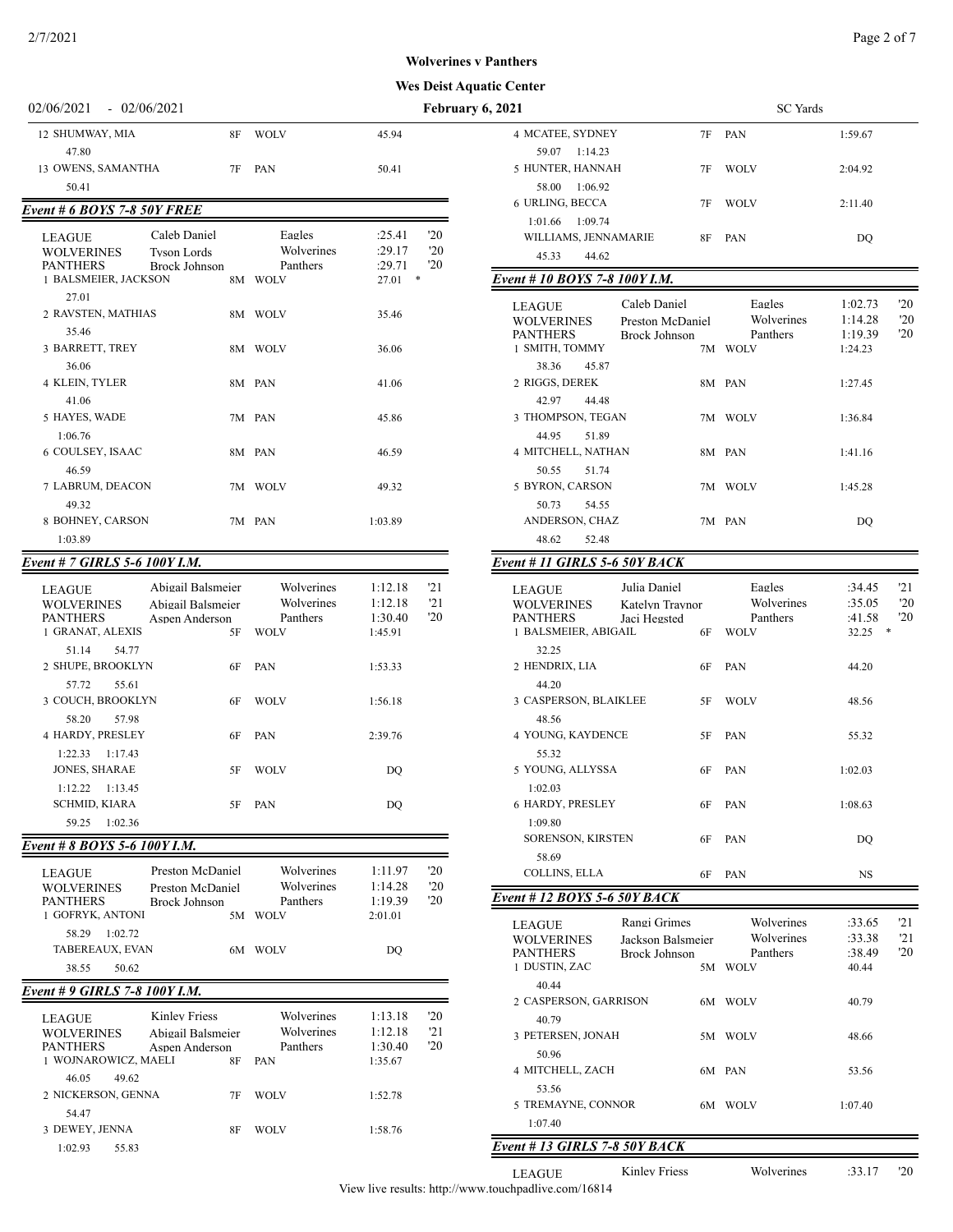**Wolverines v Panthers**

#### **Wes Deist Aquatic Center**

02/06/2021 - 02/06/2021 **February 6, 2021** SC Yards

-

| Event # 13 GIRLS 7-8 50Y BACK                                                   |                                                         |    |                                             |                                                                        |  |  |
|---------------------------------------------------------------------------------|---------------------------------------------------------|----|---------------------------------------------|------------------------------------------------------------------------|--|--|
| <b>LEAGUE</b><br><b>WOLVERINES</b><br><b>PANTHERS</b><br>1 WILLIAMS, JENNAMARIE | <b>Kinley Friess</b><br>Katelyn Traynor<br>Jaci Hegsted | 8F | Wolverines<br>Wolverines<br>Panthers<br>PAN | :33.17<br>'20<br>$20^{\circ}$<br>:35.05<br>'20<br>:41.58<br>*<br>40.79 |  |  |
| 40.79                                                                           |                                                         |    |                                             |                                                                        |  |  |
| 2 NICHOLS, KATELYN<br>43.59                                                     |                                                         | 8F | <b>WOLV</b>                                 | 43.59                                                                  |  |  |
| 3 DIXON, CHARLY                                                                 |                                                         | 8F | PAN                                         | 44.80                                                                  |  |  |
| 44.80<br>4 GRANAT, ADDI                                                         |                                                         | 8F | <b>WOLV</b>                                 | 45.68                                                                  |  |  |
| 45.68<br>5 COUCH, LEAH                                                          |                                                         | 8F | <b>WOLV</b>                                 | 47.05                                                                  |  |  |
| 47.05<br>6 DOUGLASS, MAKAILLA                                                   |                                                         | 7F | WOLV                                        | 48.20                                                                  |  |  |
| 48.20<br>7 LEA, CAMEREN                                                         |                                                         | 7F | <b>WOLV</b>                                 | 48.61                                                                  |  |  |
| 48.61<br>8 SEARLE, MEILLEE                                                      |                                                         | 7F | <b>WOLV</b>                                 | 49.96                                                                  |  |  |
| 49.96<br>9 HAGEN, KALINA                                                        |                                                         | 7F | PAN                                         | 50.85                                                                  |  |  |
| 50.85<br>10 SHUMWAY, TERYN                                                      |                                                         | 7F | <b>WOLV</b>                                 | 51.59                                                                  |  |  |
| 51.59<br>11 TIRRELL, TIRRELL                                                    |                                                         | 8F | <b>WOLV</b>                                 | 54.67                                                                  |  |  |
| 59.40<br>12 REED, KATIE                                                         |                                                         | 8F | PAN                                         | 55.65                                                                  |  |  |
| 55.65<br>13 MOFFAT, MAGGIE                                                      |                                                         | 8F | PAN                                         | 57.35                                                                  |  |  |
| 57.35<br>14 MCATEE, SYDNEY                                                      |                                                         | 7F | PAN                                         | 1:01.47                                                                |  |  |
| 1:01.47                                                                         |                                                         |    |                                             |                                                                        |  |  |

# *Event # 14 BOYS 7-8 50Y BACK*

| <b>LEAGUE</b><br><b>WOLVERINES</b><br><b>PANTHERS</b> | Caleb Daniel<br>Jackson Balsmeier<br>Brock Johnson | Eagles<br>Wolverines<br>Panthers | :29.16<br>:33.38<br>:38.49 | 20<br>'21<br>'20 |
|-------------------------------------------------------|----------------------------------------------------|----------------------------------|----------------------------|------------------|
| 1 CASPERSON, KEATON                                   |                                                    | 8M WOLV                          | 39.59                      |                  |
| 39.59<br>2 BROWN, TYSON                               |                                                    | 7M PAN                           | 39.73                      |                  |
| 39.73                                                 |                                                    |                                  |                            |                  |
| 3 MECHAM, HADLEY                                      |                                                    | 8M WOLV                          | 43.12                      |                  |
| 43.12                                                 |                                                    |                                  |                            |                  |
| 4 BARRETT, TREY                                       |                                                    | 8M WOLV                          | 47.43                      |                  |
| 47.43                                                 |                                                    |                                  |                            |                  |
| 5 HAYES, WADE                                         |                                                    | 7M PAN                           | 47.59                      |                  |
| 47.59                                                 |                                                    |                                  |                            |                  |
| <b>6 MITCHELL, NATHAN</b>                             |                                                    | 8M PAN                           | 47.61                      |                  |
| 48.71                                                 |                                                    |                                  |                            |                  |
| 7 HUSKINSON, ISAAC<br>48.69                           |                                                    | 8M WOLV                          | 48.69                      |                  |
| 8 BARRETT, NATE                                       |                                                    | 8M WOLV                          | 56.73                      |                  |
| 9 LABRUM, DEACON                                      |                                                    | 7M WOLV                          | 1:00.27                    |                  |
| 1:00.27                                               |                                                    |                                  |                            |                  |
| 10 ROTH, ISAAC                                        |                                                    | 7M PAN                           | 1:11.04                    |                  |
| 1:11.04                                               |                                                    |                                  |                            |                  |
| <b>BOHNEY, CARSON</b>                                 |                                                    | 7M PAN                           | DO                         |                  |
| 1:46.34                                               |                                                    |                                  |                            |                  |
| <b>CLARK, RILEY</b>                                   |                                                    | 7M PAN                           | DO                         |                  |
| 46.44                                                 |                                                    |                                  |                            |                  |

|                                        | Event #15 GIRLS 5-6 100Y BREAST |                         |                    |                     |  |
|----------------------------------------|---------------------------------|-------------------------|--------------------|---------------------|--|
|                                        |                                 |                         |                    |                     |  |
| LEAGUE                                 | Abigail Balsmeier               | Wolverines              | 1:24.17            | 21                  |  |
| <b>WOLVERINES</b>                      | Katelyn Traynor                 | Wolverines              | 1:33.40            | '20                 |  |
| PANTHERS<br>1 BUNDY, ALEX              | Aspen Anderson                  | Panthers                | 1:32.90            | '20                 |  |
|                                        | 6F                              | <b>WOLV</b>             | 1:38.69            |                     |  |
| 45.04<br>53.65                         |                                 |                         |                    |                     |  |
| 2 COUCH, BROOKLYN                      | 6F                              | <b>WOLV</b>             | 2:07.56            |                     |  |
| 1:00.85<br>1:06.71                     |                                 |                         |                    |                     |  |
| 3 BROWN, CLAIRA                        | 6F                              | PAN                     | 2:11.20            |                     |  |
| 1:04.13<br>1:07.07                     |                                 |                         |                    |                     |  |
| LEDOSQUET, BROOKLYN                    | 5F                              | <b>PAN</b>              | DQ                 |                     |  |
| 1:02.31<br>1:18.69                     |                                 |                         |                    |                     |  |
| RUDD, LYVI                             | 6F                              | <b>PAN</b>              | DQ                 |                     |  |
| 1:05.52<br>1:11.72                     |                                 |                         |                    |                     |  |
| PORTER, BROOKLYN                       | 6F                              | <b>PAN</b>              | DQ                 |                     |  |
| 1:09.07<br>1:02.34                     |                                 |                         |                    |                     |  |
| <b>Event # 16 BOYS 5-6 100Y BREAST</b> |                                 |                         |                    |                     |  |
|                                        |                                 |                         |                    |                     |  |
| LEAGUE                                 | Preston McDaniel                | Wolverines              | 1:22.14            | '20                 |  |
| <b>WOLVERINES</b>                      | Preston McDaniel                | Wolverines              | 1:22.14            | '20                 |  |
| <b>PANTHERS</b><br>1 GRIMES, RANGI     | Adam Roth                       | Panthers                | 1:28.57            | '20                 |  |
|                                        | 5M                              | WOLV                    | 1:30.16            |                     |  |
| 41.76<br>48.40                         |                                 |                         |                    |                     |  |
| 2 GOFRYK, ANTONI                       | 5M                              | <b>WOLV</b>             | 2:14.72            |                     |  |
| 1:02.34                                |                                 |                         |                    |                     |  |
| 3 REED, ETHAN                          |                                 | 6M PAN                  | 2:15.31            |                     |  |
| 1:03.89                                |                                 |                         |                    |                     |  |
| Event # 17 GIRLS 7-8 100Y BREAST       |                                 |                         |                    |                     |  |
|                                        |                                 |                         |                    |                     |  |
| LEAGUE                                 | <b>Kinley Friess</b>            | Wolverines              | 1:24.95            | 20                  |  |
| <b>WOLVERINES</b>                      | Katelyn Traynor                 | Wolverines              | 1:33.40            | '20                 |  |
| PANTHERS<br>1 GRIMES, MAHEA            | Aspen Anderson<br>7F            | Panthers<br><b>WOLV</b> | 1:32.90<br>1:37.17 | '20                 |  |
|                                        |                                 |                         |                    |                     |  |
| 46.25<br>50.92                         |                                 |                         |                    |                     |  |
| 2 BURTON, EMMA                         | 7F                              | PAN                     | 1:57.05            |                     |  |
| 53.83<br>1:03.22                       |                                 |                         |                    |                     |  |
| 3 DEWEY, JENNA                         | 8F                              | <b>WOLV</b>             | 2:00.05            |                     |  |
| 57.52<br>1:02.53                       |                                 |                         |                    |                     |  |
| <b>4 BLACK, NOELLE</b>                 | 7F                              | <b>WOLV</b>             | 2:14.26            |                     |  |
| 1:03.29 1:10.97                        |                                 |                         |                    |                     |  |
| 5 OWENS, SAMANTHA                      | 7F                              | PAN                     | 2:29.53            |                     |  |
| $1:08.01$ $1:24.43$                    |                                 |                         |                    |                     |  |
| <b>BARNARD, AUBREY</b>                 | 8F                              | PAN                     | DO                 |                     |  |
| 1:09.53<br>1:19.66                     |                                 |                         |                    |                     |  |
| HUNTER, HANNAH                         | 7F                              | <b>WOLV</b>             | DQ                 |                     |  |
| 1:07.88<br>1:16.94                     |                                 |                         |                    |                     |  |
| Event #18 BOYS 7-8 100Y BREAST         |                                 |                         |                    |                     |  |
|                                        |                                 |                         |                    |                     |  |
| LEAGUE                                 | Jaiden Liddle                   | Wolverines              | 1:12.46            | $20^{\circ}$        |  |
| <b>WOLVERINES</b>                      | Preston McDaniel                | Wolverines              | 1:22.14            | $20^{\circ}$<br>'20 |  |
| <b>PANTHERS</b><br>1 HAMMER, BRIDGER   | Adam Roth                       | Panthers<br>8M PAN      | 1:28.57<br>1:40.69 |                     |  |
|                                        |                                 |                         |                    |                     |  |
| 48.50<br>52.19                         |                                 |                         |                    |                     |  |
| 2 RAVSTEN, MATHIAS                     |                                 | 8M WOLV                 | 1:42.87            |                     |  |
| 49.19<br>53.68                         |                                 |                         |                    |                     |  |
| 3 BROWN, TYSON                         |                                 | 7M PAN                  | 1:44.18            |                     |  |
| 46.95<br>57.23                         |                                 |                         |                    |                     |  |
|                                        |                                 |                         |                    |                     |  |
| 4 BIRD, JAMES                          |                                 | 7M PAN                  | 1:46.37            |                     |  |
| 51.50<br>54.87                         |                                 |                         |                    |                     |  |
| 5 THOMPSON, TEGAN                      |                                 | 7M WOLV                 | 1:50.65            |                     |  |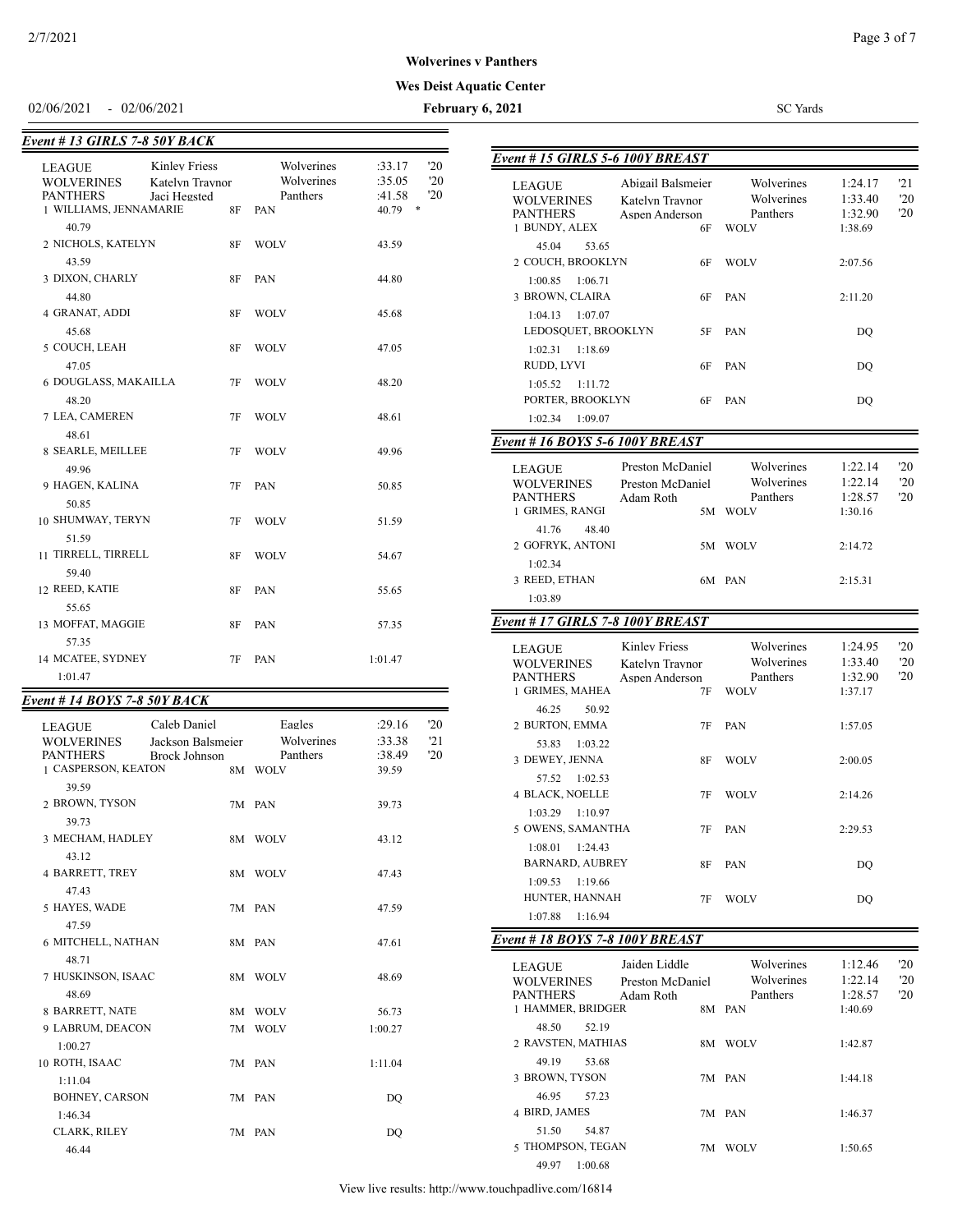### **Wes Deist Aquatic Center Wolverines v Panthers**

| $02/00/2021 = 02/00/2021$ |         | T CD.   |
|---------------------------|---------|---------|
| 6 COULSEY, ISAAC          | 8M PAN  | 2:23.30 |
| $1:07.76$ 1:15.54         |         |         |
| GOFRYK, STAS              | 8M WOLV | DO      |
| $1:01.08$ $1:13.86$       |         |         |
| <b>FOSTER, DANIEL</b>     | 7M PAN  | NS      |

### *Event # 19 GIRLS 5-6 100Y FREE*

| <b>LEAGUE</b><br><b>WOLVERINES</b><br><b>PANTHERS</b><br>1 BALSMEIER, ABIGAIL | Abigail Balsmeier<br>Abigail Balsmeier<br>Aspen Anderson<br>6F | Wolverines<br>Wolverines<br>Panthers<br><b>WOLV</b> | 20<br>1:09.92<br>1:09.92<br>'20<br>'20<br>1:18.68<br>1:04.43<br>* |
|-------------------------------------------------------------------------------|----------------------------------------------------------------|-----------------------------------------------------|-------------------------------------------------------------------|
| 30.83<br>33.60<br>2 CASPERSON, BLAIKLEE                                       | 5F                                                             | <b>WOLV</b>                                         | 1:36.09                                                           |
| 45.41<br>1:45.47<br>3 CAMPBELL, KENDRA                                        | 6F                                                             | <b>PAN</b>                                          | 1:43.90                                                           |
| 46.18<br>57.72<br>4 SCHMID, KIARA<br>53.05 1:12.76                            | 5F                                                             | <b>PAN</b>                                          | 1:50.96                                                           |
| 5 YOUNG, ALLYSSA<br>$1:01.59$ $1:14.07$                                       | 6F                                                             | <b>PAN</b>                                          | 2:14.33                                                           |
| 6 HARDY, PRESLEY<br>$1:06.38$ 1:13.90                                         | 6F                                                             | <b>PAN</b>                                          | 2:20.28                                                           |
| 7 JONES, SHARAE<br>$1:06.69$ $1:14.95$                                        | 5F                                                             | <b>WOLV</b>                                         | 2:21.64                                                           |
| 8 YOUNG, KAYDENCE<br>$1:00.65$ $1:22.34$                                      | 5F                                                             | <b>PAN</b>                                          | 2:22.99                                                           |
| 9 FENNELL, KAYLEE<br>1:07.19<br>1:24.60<br><b>SORENSON, KIRSTEN</b>           | 6F<br>6F                                                       | PAN<br>PAN                                          | 2:31.79<br>DO                                                     |
| 52.95<br>1:39.06                                                              |                                                                |                                                     |                                                                   |

## *Event # 20 BOYS 5-6 100Y FREE*

| LEAGUE<br><b>WOLVERINES</b><br><b>PANTHERS</b><br>1 TABEREAUX, EVAN | Preston McDaniel<br>Jackson Balsmeier<br>Gavin Smith<br>6M | Wolverines<br>Wolverines<br>Panthers<br><b>WOLV</b> | 1:01.55<br>20<br>21<br>1:03.00<br>1:08.35<br>'20<br>1:09.06 |
|---------------------------------------------------------------------|------------------------------------------------------------|-----------------------------------------------------|-------------------------------------------------------------|
| 36.85<br>32.21                                                      |                                                            |                                                     |                                                             |
| 2 CASPERSON, GARRISON                                               | 6M                                                         | <b>WOLV</b>                                         | 1:18.29                                                     |
| 40.98<br>37.31                                                      |                                                            |                                                     |                                                             |
| 3 PETERSEN, JONAH<br>41.55<br>46.22                                 | 5M                                                         | <b>WOLV</b>                                         | 1:27.77                                                     |
| <b>4 MENDENHALL, MILLER</b>                                         | 5M                                                         | <b>WOLV</b>                                         | 1:41.95                                                     |
| 52.45<br>49.50                                                      |                                                            |                                                     |                                                             |
| 5 KEGEL, CY                                                         |                                                            | 5M PAN                                              | 3:09.43                                                     |
| 1:26.20<br>1:43.23                                                  |                                                            |                                                     |                                                             |

# *Event # 21 GIRLS 7-8 100Y FREE*

| <b>LEAGUE</b><br><b>WOLVERINES</b><br><b>PANTHERS</b><br>1 WOJNAROWICZ. MAELI | Kinley Friess<br>Abigail Balsmeier<br>Aspen Anderson<br>8F | Wolverines<br>Wolverines<br>Panthers<br><b>PAN</b> | 1:03.73<br>1:09.92<br>1:18.68<br>1:23.81 | 20<br>'20<br>'20 |
|-------------------------------------------------------------------------------|------------------------------------------------------------|----------------------------------------------------|------------------------------------------|------------------|
| 42.98<br>40.83                                                                |                                                            |                                                    |                                          |                  |
| 2 GUNDERSON, HANNAH                                                           | 8F                                                         | <b>PAN</b>                                         | 1:25.99                                  |                  |
| 43.16<br>42.83                                                                |                                                            |                                                    |                                          |                  |
| 3 LEA, CAMEREN                                                                | 7F                                                         | <b>WOLV</b>                                        | 1:28.61                                  |                  |
| 48 17<br>40.44                                                                |                                                            |                                                    |                                          |                  |
| 4 BIRD, LIZZIE                                                                | 8F                                                         | <b>WOLV</b>                                        | 1:33.18                                  |                  |
| 44.83<br>48.35                                                                |                                                            |                                                    |                                          |                  |
| 5 COUCH, LEAH                                                                 | 8F                                                         | <b>WOLV</b>                                        | 1:33.24                                  |                  |
| 45.51<br>47.73                                                                |                                                            |                                                    |                                          |                  |
| 6 NICKERSON, GENNA                                                            | 7F                                                         | <b>WOLV</b>                                        | 1:38.71                                  |                  |
| 45.65                                                                         |                                                            |                                                    |                                          |                  |

| 02/06/2021<br>$-02/06/2021$                                                                   |                                   |                               | February 6, 2021             |                                                                                                                  |    | <b>SC</b> Yards                      |                              |                   |
|-----------------------------------------------------------------------------------------------|-----------------------------------|-------------------------------|------------------------------|------------------------------------------------------------------------------------------------------------------|----|--------------------------------------|------------------------------|-------------------|
| 6 COULSEY, ISAAC<br>$1:07.76$ 1:15.54                                                         | 8M PAN                            | 2:23.30                       |                              | 7 HAGEN, KALINA<br>46.49<br>52.70                                                                                | 7F | PAN                                  | 1:39.19                      |                   |
| <b>GOFRYK, STAS</b><br>$1:01.08$ 1:13.86                                                      | 8M WOLV                           | DQ                            |                              | 8 WRAY, CHARLOTTE<br>46.66<br>55.90                                                                              | 7F | PAN                                  | 1:42.56                      |                   |
| <b>FOSTER, DANIEL</b>                                                                         | 7M PAN                            | <b>NS</b>                     |                              | 9 SHUMWAY, MIA                                                                                                   | 8F | <b>WOLV</b>                          | 1:48.99                      |                   |
| <b>Event # 19 GIRLS 5-6 100Y FREE</b>                                                         |                                   |                               |                              | 51.02<br>57.97<br>10 URLING, BECCA                                                                               | 7F | <b>WOLV</b>                          | 1:49.27                      |                   |
| Abigail Balsmeier<br><b>LEAGUE</b><br><b>WOLVERINES</b><br>Abigail Balsmeier                  | Wolverines<br>Wolverines          | 1:09.92<br>1:09.92            | $20^{\circ}$<br>$20^{\circ}$ | 50.21<br>59.06<br>11 DOUGLASS, MAKAILLA                                                                          |    |                                      |                              |                   |
| <b>PANTHERS</b><br>Aspen Anderson<br>1 BALSMEIER, ABIGAIL<br>6F                               | Panthers<br>WOLV                  | 1:18.68<br>$1:04.43$ *        | '20                          | 52.53 1:00.27                                                                                                    | 7F | <b>WOLV</b>                          | 1:52.80                      |                   |
| 33.60<br>30.83                                                                                |                                   |                               |                              | SHUMWAY, TERYN<br>49.05 1:05.57                                                                                  | 7F | <b>WOLV</b>                          | DQ                           |                   |
| 2 CASPERSON, BLAIKLEE<br>5F                                                                   | <b>WOLV</b>                       | 1:36.09                       |                              |                                                                                                                  |    |                                      |                              |                   |
| 45.41 1:45.47<br>3 CAMPBELL, KENDRA<br>6F                                                     | PAN                               | 1:43.90                       |                              | <b>Event #22 BOYS 7-8 100Y FREE</b>                                                                              |    |                                      |                              |                   |
| 57.72<br>46.18<br>4 SCHMID, KIARA<br>5F                                                       | PAN                               | 1:50.96                       |                              | Caleb Daniel<br><b>LEAGUE</b><br><b>WOLVERINES</b><br>Jackson Balsmeier<br><b>PANTHERS</b><br>Gavin Smith        |    | Eagles<br>Wolverines<br>Panthers     | :55.22<br>1:03.00<br>1:08.35 | '20<br>'21<br>'20 |
| 53.05 1:12.76<br>5 YOUNG, ALLYSSA<br>6F                                                       | PAN                               | 2:14.33                       |                              | 1 HAMMER, BRIDGER<br>33.00<br>37.16                                                                              |    | 8M PAN                               | 1:10.16                      |                   |
| $1:01.59$ $1:14.07$                                                                           |                                   |                               |                              | 2 MECHAM, HADLEY                                                                                                 |    | 8M WOLV                              | 1:24.44                      |                   |
| 6 HARDY, PRESLEY<br>6F<br>$1:06.38$ $1:13.90$                                                 | PAN                               | 2:20.28                       |                              | 40.06<br>44.38<br>3 BARRETT, TREY                                                                                |    | 8M WOLV                              | 1:32.53                      |                   |
| 7 JONES, SHARAE<br>5F<br>$1:06.69$ $1:14.95$                                                  | <b>WOLV</b>                       | 2:21.64                       |                              | 43.06<br>49.47<br>4 HUSKINSON, ISAAC                                                                             |    | 8M WOLV                              | 1:33.08                      |                   |
| 8 YOUNG, KAYDENCE<br>5F<br>$1:00.65$ $1:22.34$                                                | PAN                               | 2:22.99                       |                              | 44.84<br>48.24<br>5 BYRON, CARSON                                                                                |    | 7M WOLV                              | 1:33.20                      |                   |
| 9 FENNELL, KAYLEE<br>6F                                                                       | PAN                               | 2:31.79                       |                              | 42.34<br>50.86                                                                                                   |    |                                      |                              |                   |
| $1:07.19$ $1:24.60$<br>SORENSON, KIRSTEN<br>6F                                                | PAN                               | DQ                            |                              | 6 HAYES, WADE<br>1:47.06                                                                                         |    | 7M PAN                               | 1:47.06                      |                   |
| 52.95 1:39.06                                                                                 |                                   |                               |                              | 7 BARRETT, NATE                                                                                                  |    | 8M WOLV                              | 1:51.05                      |                   |
| vent # 20 BOYS 5-6 100Y FREE!                                                                 |                                   |                               |                              | 49.40 1:01.65                                                                                                    |    |                                      |                              |                   |
| Preston McDaniel<br>LEAGUE                                                                    | Wolverines                        | 1:01.55                       | $20^{\circ}$                 | Event # 23 GIRLS 5-6 50Y FLY                                                                                     |    |                                      |                              |                   |
| <b>WOLVERINES</b><br>Jackson Balsmeier<br><b>PANTHERS</b><br>Gavin Smith<br>1 TABEREAUX, EVAN | Wolverines<br>Panthers<br>6M WOLV | 1:03.00<br>1:08.35<br>1:09.06 | '21<br>'20                   | Abigail Balsmeier<br><b>LEAGUE</b><br><b>WOLVERINES</b><br>Abigail Balsmeier<br><b>PANTHERS</b><br>Jaci Hegstead |    | Wolverines<br>Wolverines<br>Panthers | :31.75<br>:31.75<br>:41.17   | '21<br>'21<br>21  |
| 32.21<br>36.85<br>2 CASPERSON, GARRISON                                                       | 6M WOLV                           | 1:18.29                       |                              | 1 GRANAT, ALEXIS<br>49.67                                                                                        | 5F | <b>WOLV</b>                          | 49.67                        |                   |
| 40.98<br>37.31<br>3 PETERSEN, JONAH                                                           |                                   |                               |                              | 2 HENDRIX, LIA                                                                                                   | 6F | PAN                                  | 50.03                        |                   |
| 41.55<br>46.22                                                                                | 5M WOLV                           | 1:27.77                       |                              | 50.03<br>3 LEDOSQUET, BROOKLYN                                                                                   | 5F | PAN                                  | 53.59                        |                   |
| 4 MENDENHALL, MILLER<br>49.50<br>52.45                                                        | 5M WOLV                           | 1:41.95                       |                              | 53.59<br>4 PERRENOUD, EMILY                                                                                      | 6F | <b>WOLV</b>                          | 1:08.89                      |                   |
| 5 KEGEL, CY<br>$1:26.20$ $1:43.23$                                                            | 5M PAN                            | 3:09.43                       |                              | 1:08.89<br>5 CUMMINGS, EMMA                                                                                      | 6F | PAN                                  | 1:20.47                      |                   |
| <b>Event # 21 GIRLS 7-8 100Y FREE</b>                                                         |                                   |                               |                              | 1:24.62                                                                                                          |    |                                      |                              |                   |
|                                                                                               |                                   |                               |                              | <b>BRAITHWAITE, ALISSA</b>                                                                                       | 6F | PAN                                  | DQ                           |                   |
| <b>Kinley Friess</b><br><b>LEAGUE</b><br><b>WOLVERINES</b><br>Abigail Balsmeier               | Wolverines<br>Wolverines          | 1:03.73<br>1:09.92            | $20^{\circ}$<br>'20          | 57.71                                                                                                            |    |                                      |                              |                   |
| <b>PANTHERS</b><br>Aspen Anderson                                                             | Panthers                          | 1:18.68                       | '20                          | Event # 24 BOYS 5-6 50Y FLY                                                                                      |    |                                      |                              |                   |
| 1 WOJNAROWICZ, MAELI<br>8F<br>42.98<br>40.83                                                  | PAN                               | 1:23.81                       |                              | Rangi Grimes<br>LEAGUE                                                                                           |    | Wolverines                           | :33.29                       | '21               |
| 2 GUNDERSON, HANNAH<br>8F<br>42.83<br>43.16                                                   | PAN                               | 1:25.99                       |                              | <b>WOLVERINES</b><br>Rangi Grimes<br><b>PANTHERS</b><br><b>Brock Johnson</b><br>1 GRIMES, RANGI                  |    | Wolverines<br>Panthers<br>5M WOLV    | :33.29<br>:34.35<br>33.84 *  | '21<br>'20        |
| 3 LEA, CAMEREN<br>7F<br>40.44<br>48.17                                                        | <b>WOLV</b>                       | 1:28.61                       |                              | 35.72<br>2 DUSTIN, ZAC                                                                                           |    | 5M WOLV                              | 45.34                        |                   |
| 4 BIRD, LIZZIE<br>8F                                                                          | <b>WOLV</b>                       | 1:33.18                       |                              | 45.34                                                                                                            |    |                                      |                              |                   |
| 44.83<br>48.35<br>5 COUCH, LEAH<br>8F                                                         | <b>WOLV</b>                       | 1:33.24                       |                              | Event # 25 GIRLS 7-8 50Y FLY                                                                                     |    |                                      |                              |                   |
| 45.51<br>47.73<br>6 NICKERSON, GENNA<br>7F                                                    | <b>WOLV</b>                       | 1:38.71                       |                              | <b>Kinley Friess</b><br>LEAGUE<br><b>WOLVERINES</b><br>Abigail Balsmeier<br><b>PANTHERS</b><br>Jaci Hegstead     |    | Wolverines<br>Wolverines<br>Panthers | :31.77<br>:31.75<br>:41.17   | '20<br>'21<br>21  |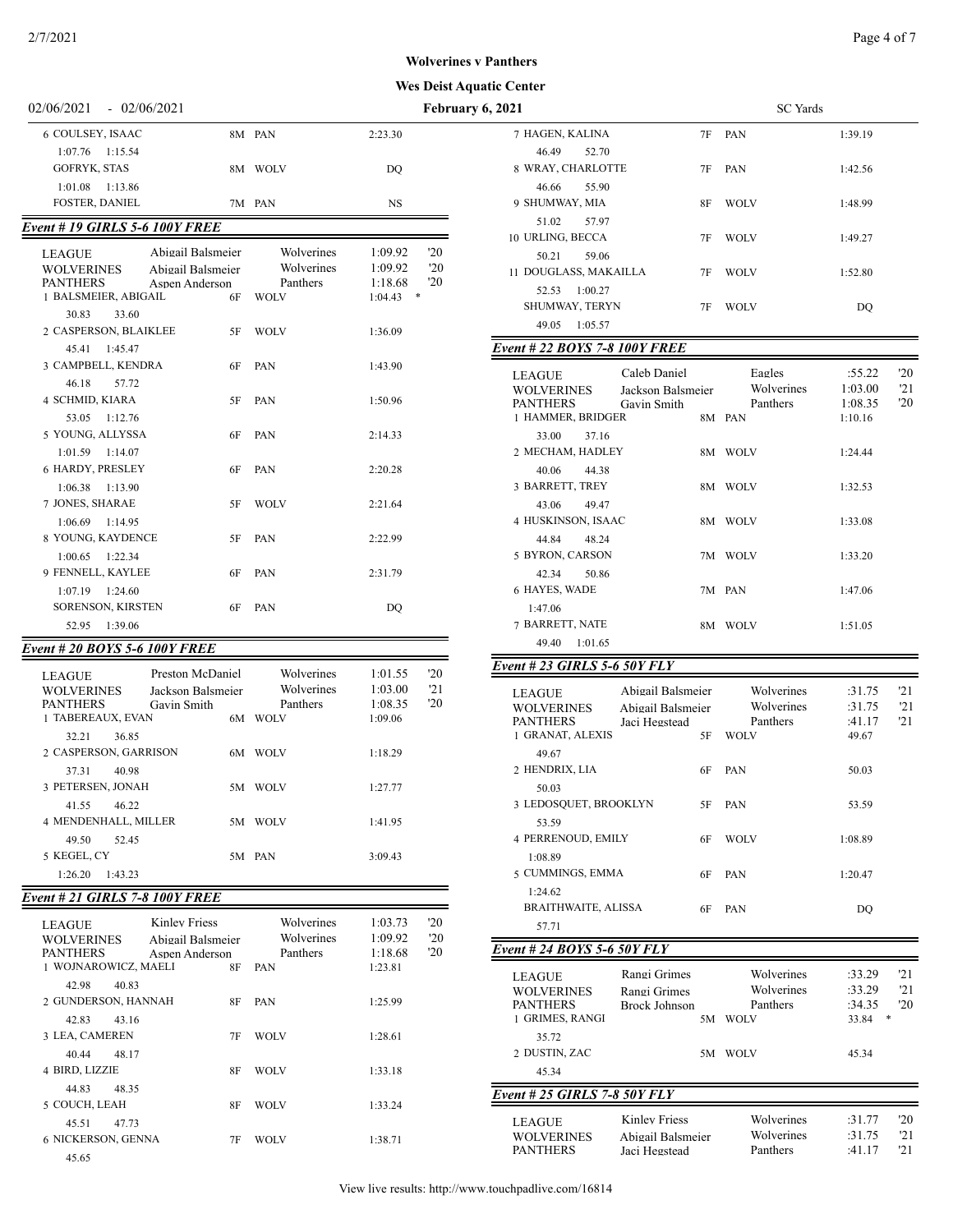#### 02/06/2021 - 02/06/2021 **February**

| Event # 25 GIRLS 7-8 50Y FLY                                             |                                                           |                                                     |                                                               |
|--------------------------------------------------------------------------|-----------------------------------------------------------|-----------------------------------------------------|---------------------------------------------------------------|
| <b>LEAGUE</b><br><b>WOLVERINES</b><br><b>PANTHERS</b><br>1 GRIMES, MAHEA | Kinley Friess<br>Abigail Balsmeier<br>Jaci Hegstead<br>7F | Wolverines<br>Wolverines<br>Panthers<br><b>WOLV</b> | '20<br>:31.77<br>121<br>:31.75<br>121<br>:41.17<br>36.81<br>* |
| 36.81<br>2 HAGEN, KALINA<br>53.85                                        | 7F                                                        | <b>PAN</b>                                          | 53.85                                                         |
| 3 MOFFAT, MAGGIE<br>54.81<br>4 BURTON, EMMA<br>56.24                     | 8F<br>7F                                                  | PAN<br>PAN                                          | 54.81<br>56.24                                                |
| 5 BARNARD, AUBREY<br>1:00.03                                             | 8F                                                        | PAN                                                 | 1:00.03                                                       |
| <b>6 SEARLE, MEILLEE</b><br>7 HUNTER, HANNAH<br>1:04.44                  | 7F<br>7F                                                  | <b>WOLV</b><br><b>WOLV</b>                          | 1:00.27<br>1:04.44                                            |
| 8 BLACK, NOELLE<br>1:05.21                                               | 7F                                                        | <b>WOLV</b>                                         | 1:05.21                                                       |

## *Event # 26 BOYS 7-8 50Y FLY*

| <b>LEAGUE</b><br><b>WOLVERINES</b><br><b>PANTHERS</b><br>1 BALSMEIER, JACKSON | Caleb Daniel<br>Rangi Grimes<br>Brock Johnson | 8M  | Eagles<br>Wolverines<br>Panthers<br><b>WOLV</b> | :28.31<br>:33.29<br>:34.35<br>35.23 | 20<br>'21<br>'20 |
|-------------------------------------------------------------------------------|-----------------------------------------------|-----|-------------------------------------------------|-------------------------------------|------------------|
| 35.23<br>2 SMITH, TOMMY                                                       |                                               | 7M  | <b>WOLV</b>                                     | 40.47                               |                  |
| 3 RAVSTEN, MATHIAS<br>42.75                                                   |                                               | 8M. | <b>WOLV</b>                                     | 42.75                               |                  |
| <b>4 CASPERSON, KEATON</b><br>44.33                                           |                                               | 8M  | <b>WOLV</b>                                     | 44.33                               |                  |
| 5 BIRD, JAMES<br>47.95                                                        |                                               |     | 7M PAN                                          | 47.95                               |                  |
| 6 CLARK, RILEY<br>53.29                                                       |                                               |     | 7M PAN                                          | 53.29                               |                  |
| 1:17.58                                                                       |                                               |     |                                                 |                                     |                  |
| 40.47<br>7 COULSEY, ISAAC<br><b>FOSTER, DANIEL</b>                            |                                               |     | 8M PAN<br>7M PAN                                | 1:17.58<br>NS                       |                  |

# *Event # 27 GIRLS 5-6 100Y BACK*

| <b>LEAGUE</b><br><b>WOLVERINES</b><br><b>PANTHERS</b> | Abigail Balsmeier<br>Katelyn Traynor<br>Jenna Williams | Wolverines<br>Wolverines<br>Panthers | 21<br>1:14.35<br>'20<br>1:14.66<br>121<br>1:27.65 |
|-------------------------------------------------------|--------------------------------------------------------|--------------------------------------|---------------------------------------------------|
| 1 BALSMEIER, ABIGAIL                                  | 6F                                                     | <b>WOLV</b>                          | $*$<br>1:12.91                                    |
| 35.12<br>37.79                                        |                                                        |                                      |                                                   |
| 2 BUNDY, ALEX                                         | 6F                                                     | <b>WOLV</b>                          | 1:27.92                                           |
| 41.99<br>45.93                                        |                                                        |                                      |                                                   |
| 3 COUCH, BROOKLYN                                     | 6F                                                     | <b>WOLV</b>                          | 1:50.40                                           |
| 51.99<br>58.41                                        |                                                        |                                      |                                                   |
| 4 RUDD, LYVI                                          | 6F                                                     | PAN                                  | 1:52.03                                           |
| 59.66<br>52.37                                        |                                                        |                                      |                                                   |
| 5 SHUPE, BROOKLYN                                     | 6F                                                     | <b>PAN</b>                           | 1:55.02                                           |
| 1:00.11<br>54.91                                      |                                                        |                                      |                                                   |
|                                                       |                                                        |                                      |                                                   |
| <b>6 PORTER, BROOKLYN</b>                             | 6F                                                     | PAN                                  | 2:09.50                                           |
| 1:09.68<br>59.82                                      |                                                        |                                      |                                                   |
| 7 FENNELL, KAYLEE                                     | 6F                                                     | PAN                                  | 2:14.14                                           |
| 1:02.85                                               |                                                        |                                      |                                                   |
| 8 CUMMINGS, EMMA                                      | 6F                                                     | PAN                                  | 2:31.09                                           |
| $1:13.44$ $1:17.65$                                   |                                                        |                                      |                                                   |

| <b>Wes Deist Aquatic Center</b>   |                                       |                                   |                         |                    |                     |
|-----------------------------------|---------------------------------------|-----------------------------------|-------------------------|--------------------|---------------------|
| February 6, 2021                  |                                       |                                   | SC Yards                |                    |                     |
|                                   | 9 BROWN, CLAIRA                       | 6F                                | PAN                     | 2:31.43            |                     |
|                                   | 1:15.20<br>1:16.23                    |                                   |                         |                    |                     |
| .77<br>'20                        | CASPERSON, BLAIKLEE                   | 5F                                | <b>WOLV</b>             | DQ                 |                     |
| .75<br>'21<br>'21<br>.17          | 49.83<br>1:01.68                      |                                   |                         |                    |                     |
| *<br>81                           | Event # 28 BOYS 5-6 100Y BACK         |                                   |                         |                    |                     |
|                                   | <b>LEAGUE</b>                         | Evan Tabereaux                    | Wolverines              | 1:15.23            | $20^{\circ}$        |
| 85                                | <b>WOLVERINES</b>                     | Jackson Balsmeier                 | Wolverines              | 1:14.16            | 21                  |
|                                   | <b>PANTHERS</b>                       | Bridger Hammer                    | Panthers                | 1:20.79            | 21                  |
| 81                                | 1 DUSTIN, ZAC                         |                                   | 5M WOLV                 | 1:29.57            |                     |
| 24                                | 44.35<br>45.22<br>2 MITCHELL, ZACH    |                                   | 6M PAN                  | 2:02.97            |                     |
|                                   | 59.06<br>1:03.91                      |                                   |                         |                    |                     |
| 03                                | 3 GOFRYK, ANTONI                      |                                   | 5M WOLV                 | 2:10.68            |                     |
|                                   | 1:03.64<br>1:07.04                    |                                   |                         |                    |                     |
| 27                                | 4 TREMAYNE, CONNOR                    |                                   | 6M WOLV                 | 2:28.54            |                     |
| 44                                | 1:09.77<br>1:18.77                    |                                   |                         |                    |                     |
|                                   | 5 KEGEL, CY                           |                                   | 5M PAN                  | 2:44.45            |                     |
| 21                                | 1:23.56<br>1:23.22                    |                                   |                         |                    |                     |
|                                   | ZITZMAN, CASE                         |                                   | 6M PAN                  | DO                 |                     |
|                                   | 54.28<br>1:03.06                      |                                   |                         |                    |                     |
| .31<br>'20                        | Event # 29 GIRLS 7-8 100Y BACK        |                                   |                         |                    |                     |
| .29<br>'21                        | <b>LEAGUE</b>                         | Katelyn Traynor                   | Wolverines              | 1:16.70            | $20^{\circ}$        |
| .35<br>20<br>23                   | <b>WOLVERINES</b>                     | Katelyn Traynor                   | Wolverines              | 1:14.66            | '20                 |
|                                   | <b>PANTHERS</b><br>1 NICHOLS, KATELYN | Jenna Williams<br>8F              | Panthers<br><b>WOLV</b> | 1:27.65<br>1:32.13 | 21                  |
| 47                                | 45.70<br>46.43                        |                                   |                         |                    |                     |
|                                   | 2 BIRD, LIZZIE                        | 8F                                | <b>WOLV</b>             | 1:33.62            |                     |
| 75                                | 46.42<br>51.56                        |                                   |                         |                    |                     |
|                                   | 3 DIXON, CHARLY                       | 8F                                | PAN                     | 1:38.59            |                     |
| 33                                | 46.48<br>52.11                        |                                   |                         |                    |                     |
|                                   | 4 GRANAT, ADDI                        | 8F                                | <b>WOLV</b>             | 1:38.65            |                     |
| 95                                | 48.37<br>50.28                        |                                   |                         |                    |                     |
| 29                                | 5 COUCH, LEAH<br>49.67<br>50.98       | 8F                                | <b>WOLV</b>             | 1:40.65            |                     |
|                                   | <b>6 DOUGLASS, MAKAILLA</b>           | 7F                                | <b>WOLV</b>             | 1:54.12            |                     |
| 58                                | 50.23<br>1:03.89                      |                                   |                         |                    |                     |
|                                   | 7 REED, KATIE                         | 8F                                | PAN                     | 1:59.92            |                     |
| ٧S                                | 57.42 1:02.50                         |                                   |                         |                    |                     |
|                                   | 8 NICKERSON, GENNA                    | 7F                                | <b>WOLV</b>             | 2:01.32            |                     |
|                                   | 55.39<br>1:05.93                      |                                   |                         |                    |                     |
| .35<br>'21<br>.66<br>$20^{\circ}$ | 9 TIRRELL, TIRRELL                    | 8F                                | <b>WOLV</b>             | 2:01.57            |                     |
| '21<br>.65                        | 2:01.57<br>10 DEWEY, JENNA            | 8F                                | <b>WOLV</b>             | 2:21.24            |                     |
| $\ast$<br>91                      | 1:11.46<br>1:09.78                    |                                   |                         |                    |                     |
|                                   | 11 OWENS, SAMANTHA                    | 7F                                | PAN                     | 2:39.36            |                     |
| 92                                | 1:22.76<br>1:16.60                    |                                   |                         |                    |                     |
| 40                                |                                       |                                   |                         |                    |                     |
|                                   | Event # 30 BOYS 7-8 100Y BACK         |                                   |                         |                    |                     |
| 03                                |                                       |                                   |                         |                    |                     |
|                                   | LEAGUE<br><b>WOLVERINES</b>           | Caleb Daniel<br>Jackson Balsmeier | Eagles<br>Wolverines    | 1:00.85<br>1:14.16 | $20^{\circ}$<br>'21 |
| 02                                | <b>PANTHERS</b>                       | Bridger Hammer                    | Panthers                | 1:20.79            | 21                  |
|                                   | 1 ANDERSON, CHAZ                      |                                   | 7M PAN                  | 1:36.80            |                     |
| 50                                | 47.48<br>49.32                        |                                   |                         |                    |                     |
|                                   | 2 MECHAM, HADLEY                      |                                   | 8M WOLV                 | 1:39.63            |                     |
| 14                                | 48.78<br>50.85                        |                                   |                         |                    |                     |
| 09                                | 3 KLEIN, TYLER<br>49.42<br>56.53      |                                   | 8M PAN                  | 1:45.95            |                     |
|                                   | 4 BYRON, CARSON                       |                                   | 7M WOLV                 | 1:50.17            |                     |

52.37 57.80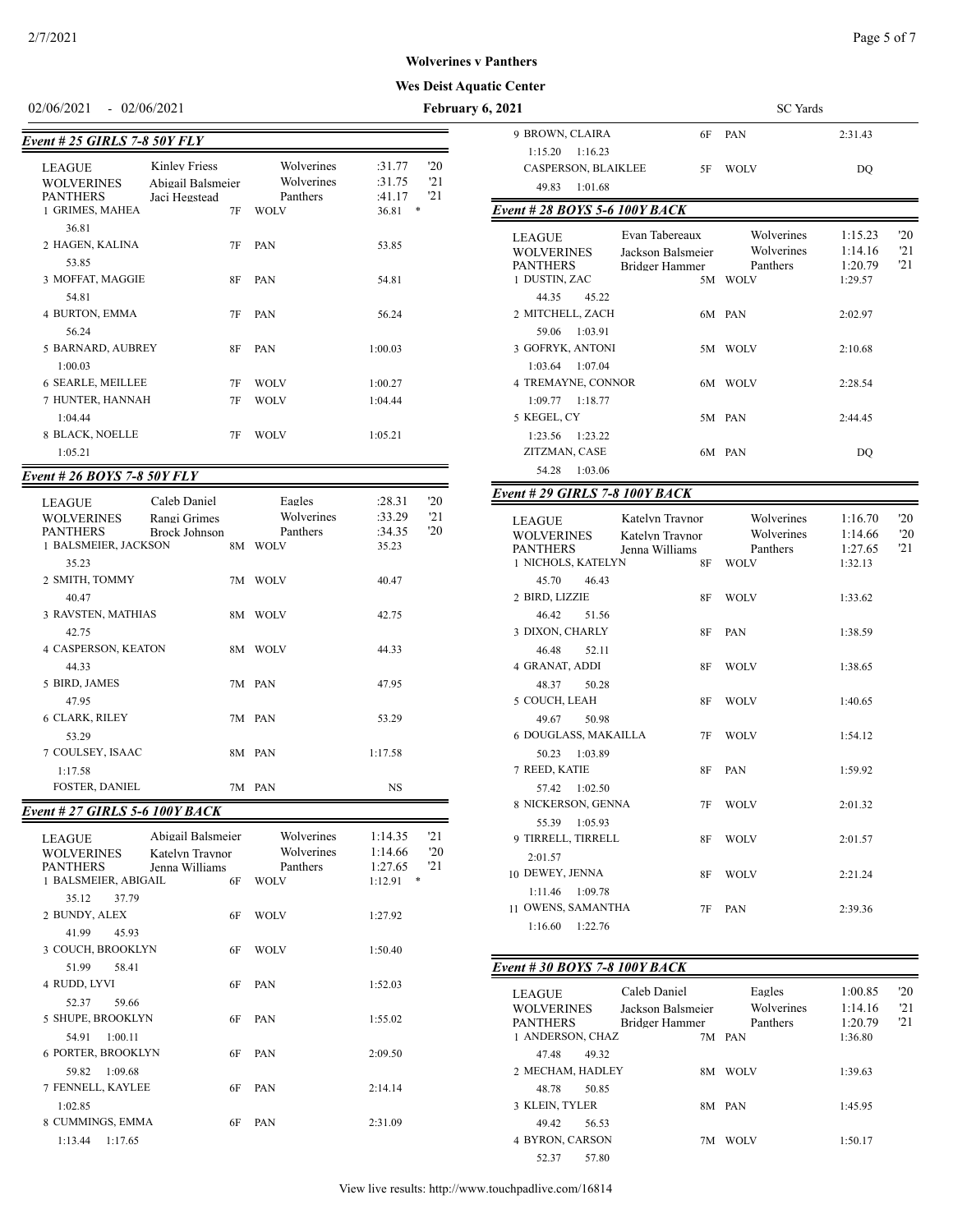# **Wes Deist Aquatic Cent**

| 02/06/2021<br>$-02/06/2021$                                                                  |                        |                  | February 6, 2021 |                                                                         |            | <b>SC</b> Yards                      |
|----------------------------------------------------------------------------------------------|------------------------|------------------|------------------|-------------------------------------------------------------------------|------------|--------------------------------------|
| 5 HUSKINSON, ISAAC                                                                           | 8M WOLV                | 1:51.41          |                  | Event #34 BOYS 7-8 50Y BREAST                                           |            |                                      |
| 56.99<br>54.42<br>6 BARRETT, NATE                                                            | 8M WOLV                | 2:14.11          |                  | Jonah Burns<br><b>LEAGUE</b><br><b>WOLVERINES</b><br><b>Tyson Lords</b> |            | Spartans<br>Wolverines               |
| $1:05.73$ $1:08.38$<br>7 GOFRYK, STAS<br>1:08.88                                             | 8M WOLV                | 2:19.78          |                  | <b>PANTHERS</b><br>Adam Roth<br>1 BALSMEIER, JACKSON                    |            | Panthers<br>8M WOLV                  |
| 8 ROTH, ISAAC<br>$1:09.03$ $1:12.98$                                                         | 7M PAN                 | 2:22.01          |                  | 40.07<br>2 RIGGS, DEREK                                                 |            | 8M PAN                               |
| 9 BOHNEY, CARSON<br>1:36.75<br>1:32.28                                                       | 7M PAN                 | 3:09.03          |                  | 42.46<br>3 CASPERSON, KEATON                                            |            | 8M WOLV                              |
| Event # 31 GIRLS 5-6 50Y BREAST                                                              |                        |                  |                  | 43.85<br>4 THOMPSON, TEGAN                                              |            | 7M WOLV                              |
| Abigail Balsmeier                                                                            | Wolverines             | :38.69           | '21              | 47.21                                                                   |            |                                      |
| <b>LEAGUE</b><br><b>WOLVERINES</b><br>Abigail Balsmeier<br><b>PANTHERS</b><br>Aspen Anderson | Wolverines<br>Panthers | :38.69<br>:44.36 | '21<br>20        | 5 ANDERSON, CHAZ<br>47.41                                               |            | 7M PAN                               |
| 1 GRANAT, ALEXIS<br>5F<br>54.91                                                              | <b>WOLV</b>            | 54.91            |                  | 6 SMITH, TOMMY<br>47.79                                                 |            | 7M WOLV                              |
| 2 BRAITHWAITE, ALISSA<br>6F<br>54.94                                                         | PAN                    | 54.94            |                  | 7 MITCHELL, NATHAN<br>54.65                                             |            | 8M PAN                               |
| 3 PERRENOUD, EMILY<br>6F<br>56.59                                                            | <b>WOLV</b>            | 56.59            |                  | LABRUM, DEACON<br>1:09.80                                               |            | 7M WOLV                              |
| 4 SCHMID, KIARA<br>5F                                                                        | PAN                    | 1:00.60          |                  | ROTH, ISAAC                                                             |            | 7M PAN                               |
| 1:00.60                                                                                      |                        |                  |                  | Event #35 MIXED 5-6 200Y FREE REL                                       |            |                                      |
| <b>JONES, SHARAE</b><br>5F<br>1:15.90                                                        | <b>WOLV</b>            | DO               |                  | <b>LEAGUE</b>                                                           |            | Wolverines                           |
| CAMPBELL, KENDRA<br>6F<br>1:05.49                                                            | PAN                    | DQ               |                  | <b>WOLVERINES</b><br><b>PANTHERS</b>                                    |            | Wolverines<br>Panthers               |
| RUDD, LYVI<br>6F                                                                             | PAN                    | DQ               |                  | 1 PANTHERS A<br>1 HENDRIX, LIA<br>6 F                                   | X          | PAN<br>2 BRAITHWAITE, AI             |
| 1:06.22                                                                                      |                        |                  |                  | 3 REED, ETHAN<br>6 M                                                    |            | <b>4 SHUPE, BROOKLY</b>              |
| Event # 32 BOYS 5-6 50Y BREAST                                                               |                        |                  |                  | 43.05<br>12.29<br>1:17.37                                               | 45.97      |                                      |
| Preston McDaniel<br><b>LEAGUE</b>                                                            | Wolverines             | :36.82           | 20               | 2 WOLVERINES A<br>1 TREMAYNE, CONNOR 6 M                                | X          | <b>WOLV</b><br>2 COUCH, BROOKLY      |
| <b>WOLVERINES</b><br><b>Tyson Lords</b>                                                      | Wolverines             | :39.94           | '20              | 3 GOFRYK, ANTONI 5 M                                                    |            | 4 CASPERSON, BLA                     |
| <b>PANTHERS</b><br>Adam Roth<br>1 TABEREAUX, EVAN                                            | Panthers<br>6M WOLV    | :39.45<br>44.28  | 20               | 58.84<br>10.38 1:20.20                                                  |            |                                      |
| 44.28                                                                                        |                        |                  |                  | <b>3 PANTHERS B</b><br>1 PORTER, BROOKLYN 6 F                           | X          | PAN<br>2 SCHMID, KIARA               |
| 2 PETERSEN, JONAH                                                                            | 5M WOLV                | 46.76            |                  | 3 MITCHELL, ZACH 6 M                                                    |            | 4 LEDOSQUET, BRC                     |
| 46.76<br>3 CASPERSON, GARRISON                                                               | 6M WOLV                | 52.44            |                  | 53.43<br>52.35<br>46.92<br><b>4 PANTHERS C</b>                          | 43.87<br>X | PAN                                  |
| 52.44                                                                                        |                        |                  |                  | 1 SORENSON, KIRSTEN 6 F<br>3 ZITZMAN, CASE 6 M                          |            | 2 YOUNG, ALLYSSA<br>4 BROWN, CLAIRA  |
| 4 MENDENHALL, MILLER                                                                         | 5M WOLV                | 1:05.34          |                  | 1:07.49<br>47.66<br>49.50                                               | 51.44      |                                      |
| Event # 33 GIRLS 7-8 50Y BREAST                                                              |                        |                  |                  | 5 PANTHERS D                                                            | X          | PAN                                  |
| <b>Kinley Friess</b><br><b>LEAGUE</b>                                                        | Wolverines             | :38.13           | '20              | 1 HARDY, PRESLEY 6 F<br>5 M<br>3 KEGEL,CY                               |            | 2 FENNELL, KAYLE<br>4 YOUNG, KAYDEN  |
| <b>WOLVERINES</b><br>Abigail Balsmeier<br><b>PANTHERS</b><br>Aspen Anderson                  | Wolverines<br>Panthers | :38.69<br>:44.36 | '21<br>20        | 1:09.34<br>51.11<br>11.54                                               | 2:20.29    |                                      |
| 1 MOFFAT, MAGGIE<br>8F                                                                       | PAN                    | 50.17            |                  | Event #36 MIXED 7-8 200Y FREE REL                                       |            |                                      |
| 50.17                                                                                        |                        |                  |                  | <b>LEAGUE</b>                                                           |            | Eagles                               |
| 2 SHUMWAY, MIA<br>8F<br>59.59                                                                | <b>WOLV</b>            | 59.59            |                  | <b>WOLVERINES</b>                                                       |            | Wolverines                           |
| 3 MCATEE, SYDNEY<br>7F                                                                       | PAN                    | 1:00.58          |                  | <b>PANTHERS</b><br>1 WOLVERINES A                                       | X          | Panthers<br><b>WOLV</b>              |
| 1:00.58<br>4 REED, KATIE<br><b>8F</b>                                                        | PAN                    | 1:02.37          |                  | 1 BALSMEIER, ABIGAI 6 F<br>3 GRIMES, MAHEA 7 F                          |            | 2 BALSMEIER, JACK<br>4 TABEREAUX,EVA |
| 1:03.52<br>5 SHUMWAY, TERYN<br>7F                                                            | <b>WOLV</b>            | 1:10.72          |                  | 10.87<br>29.55<br>26.31<br>2 PANTHERS A                                 | 53.05<br>X | PAN                                  |
| 1:14.40                                                                                      |                        |                  |                  | 1 BROWN, TYSON<br>7 M                                                   |            | 2 RIGGS, DEREK                       |
| 6 URLING, BECCA<br>7F<br>1:12.11                                                             | <b>WOLV</b>            | 1:12.11          |                  | 3 WILLIAMS, JENNAMA 8 F<br>32.64<br>35.65<br>33.07                      | 32.52      | 4 HAMMER, BRIDGI                     |
| WRAY, CHARLOTTE<br>7F                                                                        | PAN                    | DQ               |                  | 3 WOLVERINES B<br>1 BIRD, LIZZIE 8 F                                    | X          | <b>WOLV</b><br>2 GRANAT, ADDI        |
| 1:09.08                                                                                      |                        |                  |                  | 3 RAVSTEN, MATHIAS 8 M                                                  |            | 4 NICHOLS, KATELY                    |
| LEA, CAMEREN<br>7F<br>1:10.42                                                                | <b>WOLV</b>            | DQ               |                  | 40.09<br>38.27<br>37.78                                                 | 34.28      |                                      |

| ıc Center                                                                                               |                                                                                                |
|---------------------------------------------------------------------------------------------------------|------------------------------------------------------------------------------------------------|
| 2021                                                                                                    | <b>SC</b> Yards                                                                                |
| Event # 34 BOYS 7-8 50Y BREAST                                                                          |                                                                                                |
| Jonah Burns<br><b>LEAGUE</b><br><b>WOLVERINES</b><br><b>Tyson Lords</b><br><b>PANTHERS</b><br>Adam Roth | '21<br>:32.75<br>Spartans<br>'20<br>Wolverines<br>:39.94<br>$20^{\circ}$<br>Panthers<br>:39.45 |
| 1 BALSMEIER, JACKSON                                                                                    | 8M WOLV<br>40.07                                                                               |
| 40.07<br>2 RIGGS, DEREK<br>42.46                                                                        | 8M PAN<br>42.46                                                                                |
| 3 CASPERSON, KEATON<br>43.85                                                                            | 8M WOLV<br>43.85                                                                               |
| 4 THOMPSON, TEGAN<br>7M<br>47.21                                                                        | WOLV<br>47.21                                                                                  |
| 5 ANDERSON, CHAZ<br>7M<br>47.41                                                                         | PAN<br>47.41                                                                                   |
| 6 SMITH, TOMMY<br>7M<br>47.79                                                                           | WOLV<br>47.79                                                                                  |
| 7 MITCHELL, NATHAN<br>54.65                                                                             | 8M PAN<br>54.65                                                                                |
| LABRUM, DEACON<br>7M                                                                                    | WOLV<br>DQ                                                                                     |
| 1:09.80<br>ROTH, ISAAC                                                                                  | 7M PAN<br>DQ                                                                                   |
| Event # 35 MIXED 5-6 200Y FREE REL                                                                      |                                                                                                |
| LEAGUE<br><b>WOLVERINES</b>                                                                             | Wolverines<br>21<br>2:05.54<br>Wolverines<br>$20^{\circ}$                                      |
| <b>PANTHERS</b><br>1 PANTHERS A<br>Χ                                                                    | '20<br>Panthers<br>PAN<br>2:58.68                                                              |
| 1 HENDRIX,LIA<br>6 F<br>3 REED,ETHAN<br>6 M                                                             | 2 BRAITHWAITE, ALIS 6 F<br>4 SHUPE, BROOKLYN 6 F                                               |
| 43.05<br>12.29<br>1:17.37<br>45.97                                                                      |                                                                                                |
| 2 WOLVERINES A<br>X                                                                                     | <b>WOLV</b><br>3:09.75                                                                         |
| 1 TREMAYNE, CONNOR 6 M<br>3 GOFRYK, ANTONI 5 M<br>58.84<br>10.38<br>1:20.20                             | 2 COUCH, BROOKLYN 6 F<br><b>4 CASPERSON, BLAIKL 5 F</b>                                        |
| <b>3 PANTHERS B</b><br>Χ                                                                                | PAN<br>3:14.32                                                                                 |
| 1 PORTER, BROOKLYN 6 F<br>3 MITCHELL,ZACH 6 M                                                           | 2 SCHMID,KIARA<br>5 F<br>4 LEDOSQUET,BROOKL 5 F                                                |
| 46.92<br>53.43<br>52.35<br>43.87                                                                        |                                                                                                |
| <b>4 PANTHERS C</b><br>Χ                                                                                | PAN<br>3:36.09                                                                                 |
| 1 SORENSON, KIRSTEN 6 F                                                                                 | 2 YOUNG, ALLYSSA 6 F                                                                           |
| 3 ZITZMAN,CASE<br>6 M<br>1:07.49<br>47.66<br>49.50<br>51.44                                             | 4 BROWN, CLAIRA 6 F                                                                            |
| 5 PANTHERS D<br>Χ                                                                                       | PAN<br>4:29.15                                                                                 |
| 1 HARDY, PRESLEY 6 F                                                                                    | 2 FENNELL, KAYLEE 6 F                                                                          |
| 3 KEGEL,CY<br>5 M                                                                                       | 4 YOUNG, KAYDENCE 5 F                                                                          |
| 1:09.34<br>51.11<br>11.54<br>2:20.29                                                                    |                                                                                                |
| Event # 36 MIXED 7-8 200Y FREE REL                                                                      |                                                                                                |
| <b>LEAGUE</b>                                                                                           | Eagles<br>1:56.42<br>$20^{\circ}$                                                              |
| <b>WOLVERINES</b>                                                                                       | Wolverines<br>$20^{\circ}$                                                                     |
| <b>PANTHERS</b><br>1 WOLVERINES A                                                                       | '20<br>Panthers                                                                                |
| X                                                                                                       | <b>WOLV</b><br>1:59.78                                                                         |
| 1 BALSMEIER,ABIGAI 6 F<br>3 GRIMES, MAHEA<br>7 F<br>29.55<br>10.87<br>26.31<br>53.05                    | 2 BALSMEIER, JACKSO 8 M<br>4 TABEREAUX, EVAN 6 M                                               |
| 2 PANTHERS A<br>Χ                                                                                       | PAN<br>2:13.88                                                                                 |
| 1 BROWN,TYSON<br>7 M<br>3 WILLIAMS, JENNAMA 8 F                                                         | 2 RIGGS, DEREK<br>8 M<br>4 HAMMER, BRIDGER 8 M                                                 |
| 32.64<br>35.65<br>33.07<br>32.52<br>3 WOLVERINES B                                                      |                                                                                                |
| X                                                                                                       | <b>WOLV</b><br>2:30.42                                                                         |

1 BIRD,LIZZIE 8 F 2 GRANAT,ADDI 8 F  $3$  RAVSTEN,<br>MATHIAS  $\,$  8 M  $\,$   $\,$  4 NICHOLS,<br>KATELYN  $\,$  8 F  $\,$